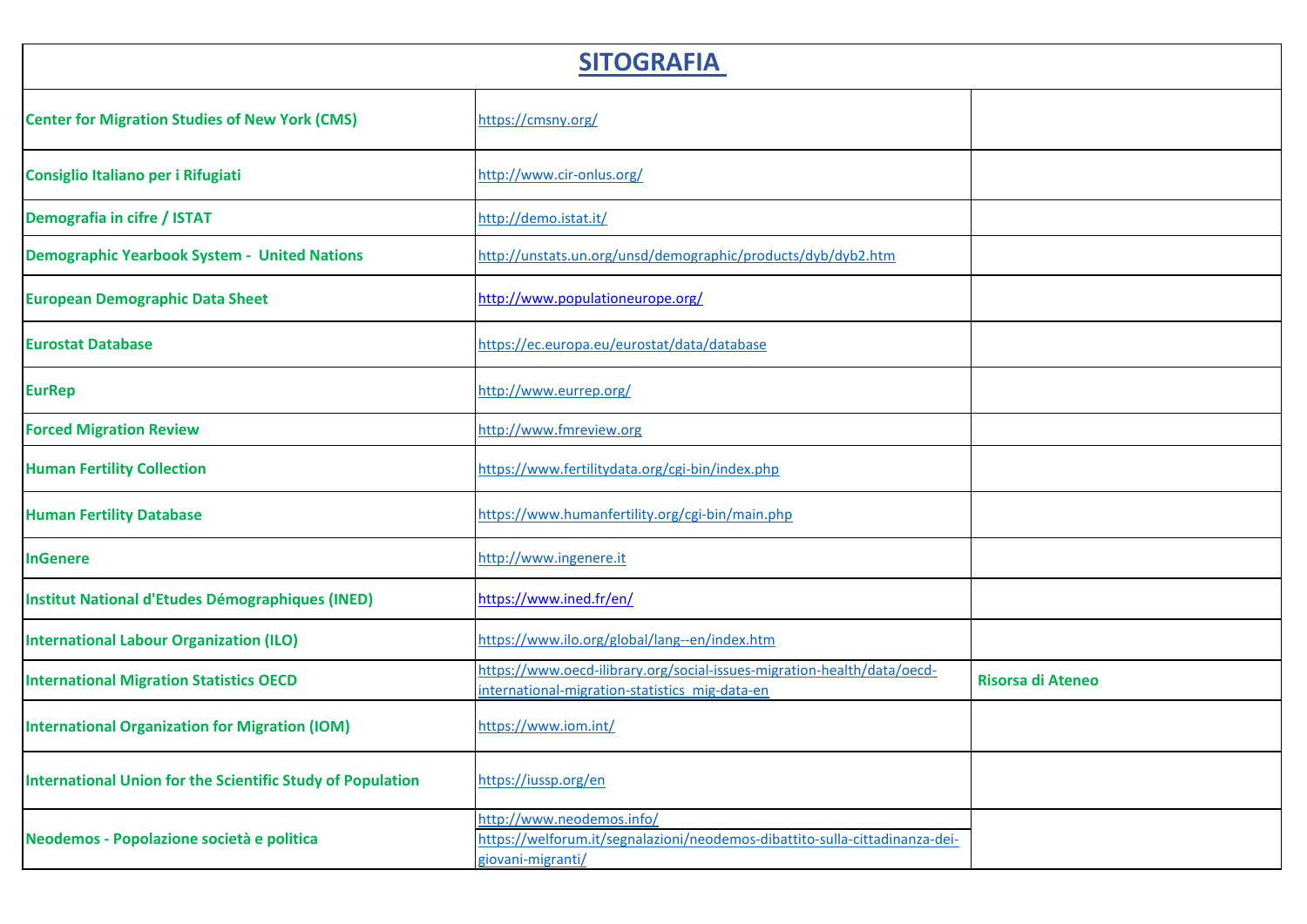|                                                                                                                                                       | https://data.oecd.org/                                                                                               |                                                             |
|-------------------------------------------------------------------------------------------------------------------------------------------------------|----------------------------------------------------------------------------------------------------------------------|-------------------------------------------------------------|
| <b>OECD Data</b>                                                                                                                                      | https://www.oecd.org/statistics/listofoecddatabases.htm                                                              | <b>Risorsa di Ateneo</b>                                    |
|                                                                                                                                                       | https://stats.oecd.org/                                                                                              |                                                             |
| <b>OECD International Migration Database -</b><br>Labour market outcomes of immigrants                                                                | https://www.oecd.org/els/mig/keystat.htm                                                                             | <b>Risorsa di Ateneo</b>                                    |
| Open Migration - CILD - Coalizione Italiana Libertà e Diritti civili                                                                                  | https://openmigration.org/                                                                                           |                                                             |
| Perspectives des Migrations Internationales - International<br><b>Migration Outlook. Annual report International Migration</b><br><b>Outlook OECD</b> | http://www.oecd-ilibrary.org/social-issues-migration-health/perspectives-des-<br>migrations-internationales 19991258 | <b>Risorsa di Ateneo</b>                                    |
| <b>Population Europe</b>                                                                                                                              | https://www.population-europe.eu/                                                                                    |                                                             |
| <b>Regional Statistics and Indicators</b>                                                                                                             | http://www.oecd.org/cfe/regional-policy/regionalstatisticsandindicators.htm                                          | <b>Risorsa di Ateneo</b>                                    |
| <b>Regional Statistics OECD</b>                                                                                                                       | https://www.oecd.org/regional/regional-statistics/<br>http://www.oecd.org/els/family/database.htm                    | Risorsa di Ateneo                                           |
| <b>UNECE Statistical Database</b>                                                                                                                     | https://w3.unece.org/PXWeb/en                                                                                        |                                                             |
| <b>UNICEF Database</b>                                                                                                                                | https://data.unicef.org/                                                                                             |                                                             |
|                                                                                                                                                       | https://www.un.org/en/databases/                                                                                     |                                                             |
| <b>United Nations Database</b>                                                                                                                        | http://data.un.org/                                                                                                  |                                                             |
|                                                                                                                                                       | https://esa.un.org/poppolicy/about policy section.aspx                                                               |                                                             |
|                                                                                                                                                       | https://www.un.org/en/development/desa/population/migration/data/estim<br>ates2/index.asp                            |                                                             |
|                                                                                                                                                       | https://www.unfpa.org/                                                                                               |                                                             |
| <b>United Nations Population Fund (UNFPA)</b>                                                                                                         | https://wcaro.unfpa.org/                                                                                             |                                                             |
|                                                                                                                                                       | https://data.worldbank.org/                                                                                          | Population                                                  |
| <b>The World Bank - Population</b>                                                                                                                    | https://data.worldbank.org/indicator/SP.POP.TOTL                                                                     | https://data.worldbank.org/indicator/SP.POP.T<br><b>OTL</b> |
| <b>World Health Oraganisation (WHO)</b>                                                                                                               | https://www.who.int/gho/en/                                                                                          |                                                             |